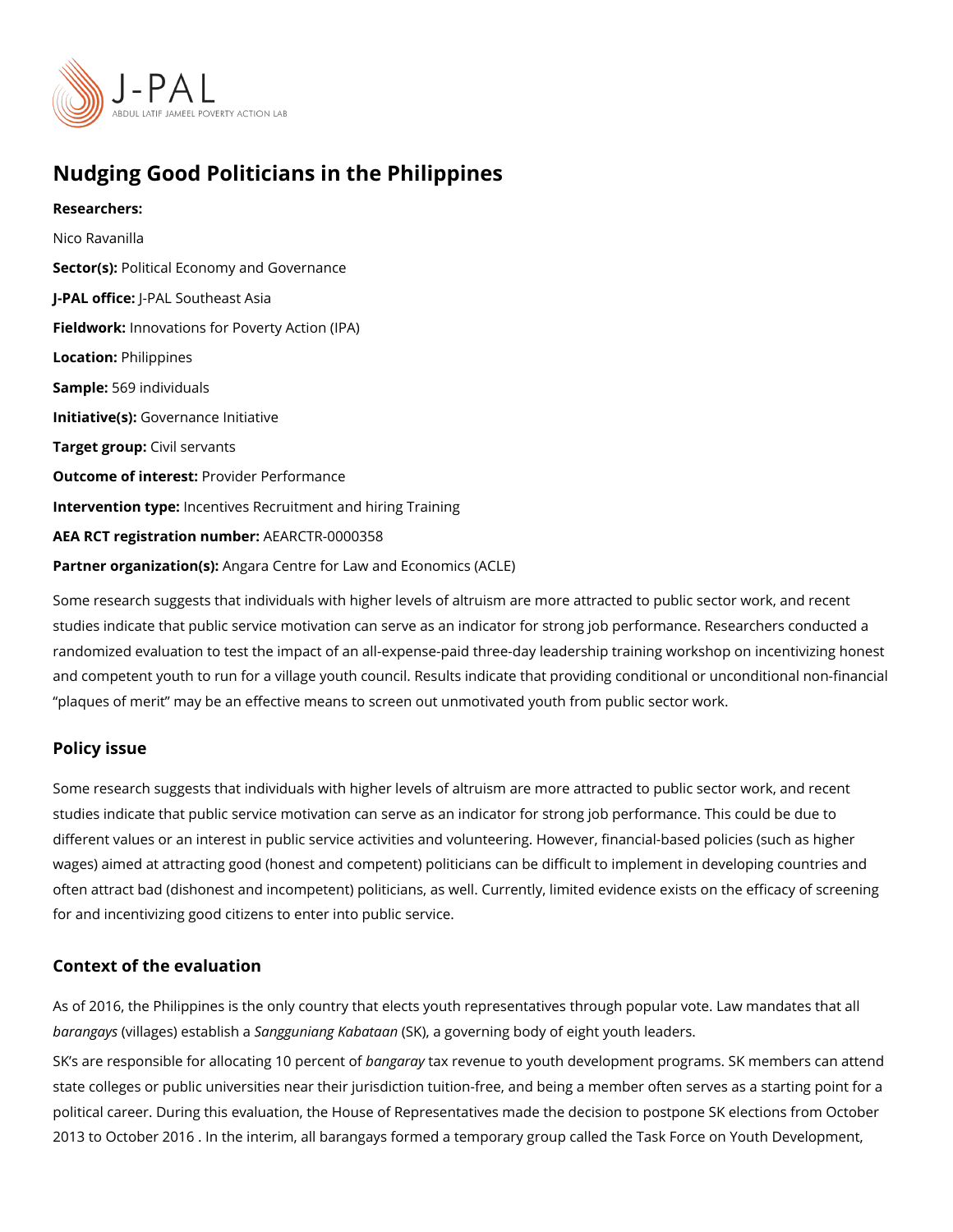which functions as the SK.

In partnership with Innovations for Poverty Action and the Angara Centre for Law and Economics (ACLE), researchers recruited youth participants for a leadership training workshop called, "Foundational Training for Aspirational Young Politicians " through a call for applications and a pre-workshop session. Applicants were required to be 15–17 years old, around 60 percent were female, and participants generally expressed strong interest in joining the SK.



Participants attended a leadership training workshop.

### **Details of the intervention**

Between August and October 2013, researchers conducted a randomized evaluation to test the impact of an all-expense-paid three-day leadership training workshop on incentivizing honest and competent youth to run for the SK. The training workshop incorporated plenary sessions, individual and small group activities, and structured learning exercises to allow young leaders the opportunity to interact with one another and develop implementable action plans for their communities.

Out of 720 eligible youths who applied, 569 attended the required pre-workshop session. Researchers randomly assigned these youths to three groups:

- Unconditional awards Participants attended the workshop and, upon completion, received previously unannounced "plaques of merit" regardless of their performance;
- Conditional awards Participants attended the workshop and, upon completion, received previously unannounced